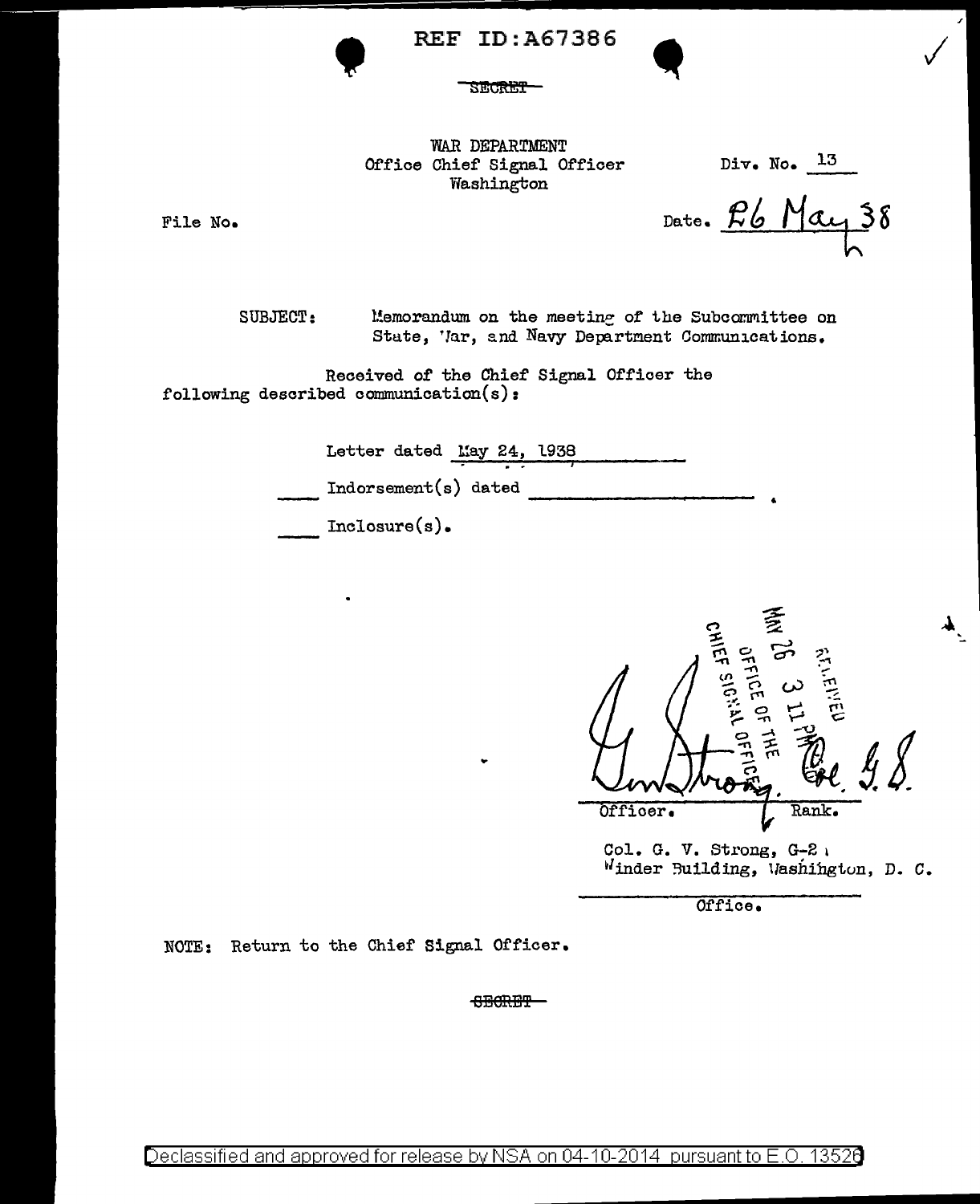REF ID:A67386

<del>SECRET</del>

May 24, 1938.

MEMORANDUM TO: Col. G. V. Strong

 $1.$ The Subcommittee on State, War, and Navy Department Communications met at 10:00 a.m., May 17, in the Office of the Director of Naval Communications.

Present:

Rear Admiral C. E. Courtney, U. S. N., Navy Department, Senior Nember.

Mr. D. A. Salmon, State Department, Major W. O. Reeder, U. S. A., War Department, Members.

Mr. W. F. Friedman, War Department. Commander L. F. Sefford, U. S. N., Navy Department, Lieutenant P. V. Mercer, U. S. N., Navy Department, Technical Advisors.

В. Admiral Courtney opened the meeting and stated that a Subcommittee on Communications, consisting of Admiral Courtney, Mr. Salmon, and Major Reeder, had been appointed to investigate improving communications between the State, War, and Navy Departments. The Subcommittee was to study and report on classification of messages and a new interdepartmental code or cipher system.

5. Lieutenant Mercer stated that the Naval Communication Service had been handling a considerable amount of State Department messages to and from the Far East since the beginning of the Sino-Japanese difficulties and that he had observed certain discrepancies and chances for improvement. The Navy and State Departments apparently gave different meanings to the same words used in connection with security classification of codes and ciphers and the precedence to be given messages. Everything was working smoothly now because the people concerned understood the terms used by the other service; but there had been trouble in the past and there would be similar trouble in the future if the Navy had to handle State Department messages in some other quarter of the world. On many occasions messages identical in substance and similar in wording would be sent from the American Minister to the State Department in a State Department code and from the Communder in Chief to the Navy Department in a Navy system. This was very bad cryptographically, as it subjected both systems to cryptanalytic attack. A

₫.

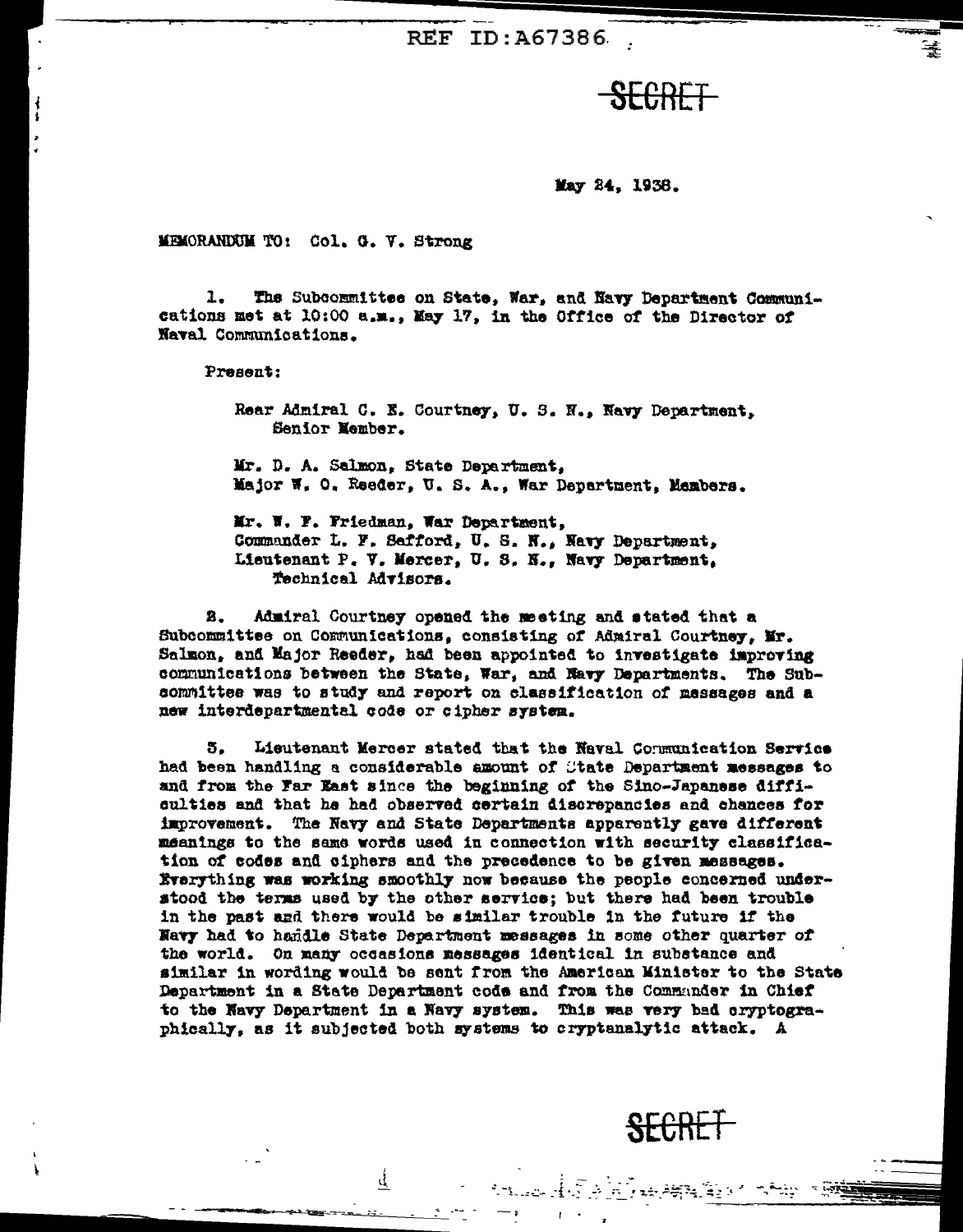SECRET

common system held by State and Navy Department officials, and possibly the Army, plus a wider use of information addresses, would reduce the amount of radio traffic and afford considerable protection to the system used.

Commander Safford stated that the Ctate, War, and Navy Departments had a common responsibility in national defense and preservation of official secrets. It was therefore very desirable that the three Departments use the same phraseology and, if practicable, have common standards of sequrity, At the present time there was in existence an Army-Navy cipher but it was restricted to joint operations, particularly in coastal defense, and should not be used for administrative matters or intelligence. There had been a State-Navy cipher for many years but it was little used because it was of very complex type and difficult to operate, and was generally unsatisfactory. It had been withdrawn from servics about three years ago. There was need of a State-Navy cipher. and it would be wise to include the Army, as there would be many cocasions when direct communications between the State Department officials and Army officers, or military missions, might be necessary.

Mr. Friedman stated that the Army, Navy and Coast Guard now Ď. had at least one cryptographic system common to all three services. and that the State Department was purchasing some of this apparatus with the War Department on a joint order. Therefore it should be a very mimple matter to supply a common eipher for the three Departments. In determining a cipher of this nature it was necessary to consider possible future conditions rather than the immediate present, as distribution took such a long time that we could not wait for the situation to arise. The Army should be included in this system, as there is an instance of a military intelligence officer coming aboard a Havy ship abroad to send a message to the War Department in a Navy cipher.

Mr. Salmon stated that although common standards of security 6. were doubtless desired in principle and might be practicable between the Army and Navy, the State Department's problems were so fifferent that they could not possibly agree to undertake it. Messages in which other departments were interested were another matter and he thought the State Department could agree to anything proposed by the Army and Navy. We should be able to iron out our difficulties in regard to secrecy classification and precedence of messages. The Treasury Department also to be included in the distribution of this new eipher system as consuls frequently have to communicate with Coast Guard cutters in regard to narcotic and liquor smuggling, and there were other occasions when Coast Guard vessels would find this cipher very useful.

Ÿ., Commander Safford stated the Navy Department already had the facilities for the production of alphabets and key lists for the proposed system and that the Navy Department would be willing to print the first two editions; subsequent editions could be left to the future. The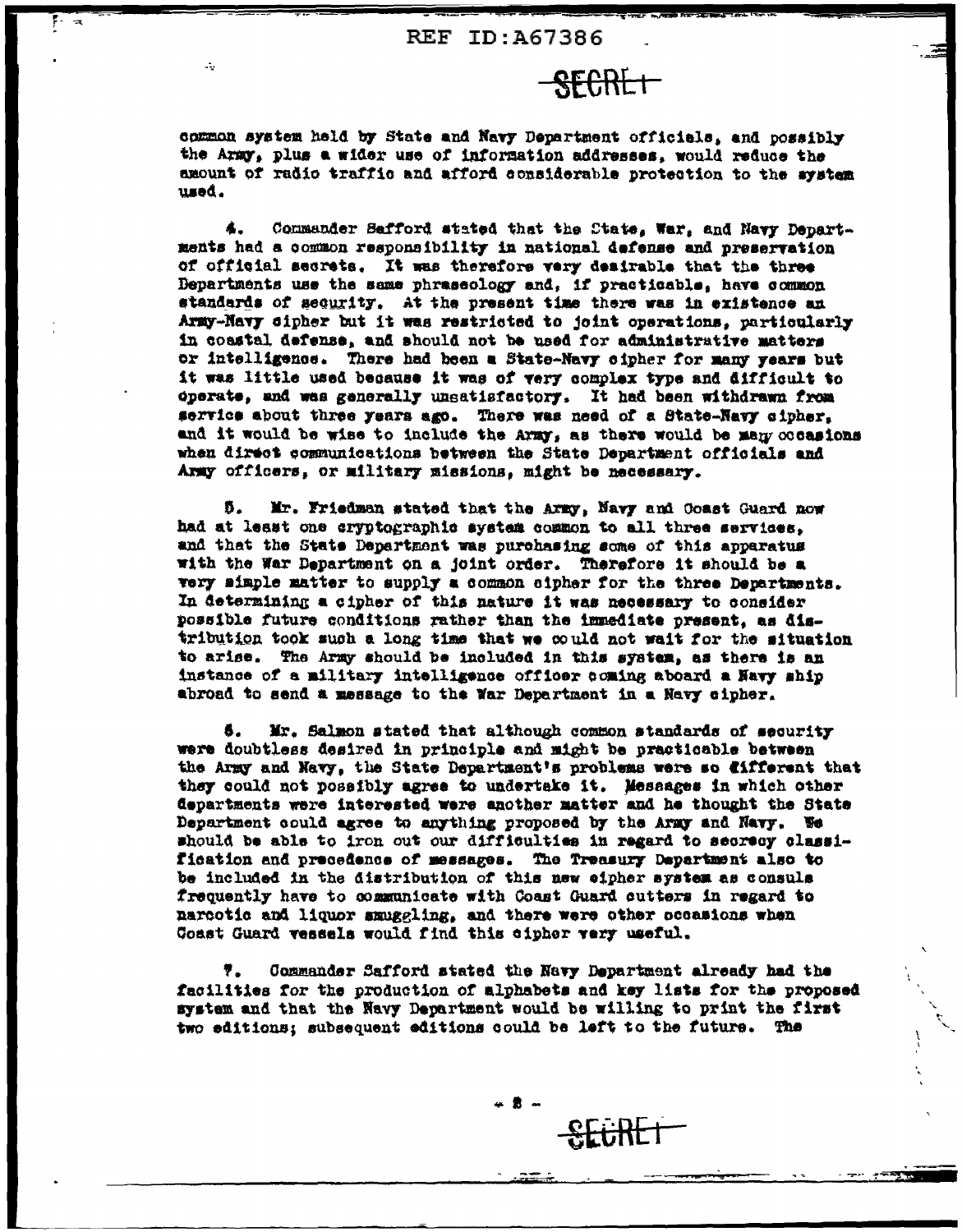#### REF ID: A67386

Navy Department would prepare the manuscripts and submit them directly to the other two Departments for inspection and approval.

<del>SEGRL I</del>

8. A general discussion then followed and the following decisions were reached:

(1) Each Department furnish its instructions relative to security classification and precedence of messages to the other two Departments. Each Department would make an independent study and submit a proposal for uniform phraseology.

(2) To adopt a common cipher for interdepartmental communications between the State, War, Navy, and Treasury Departments, distribution going down to destroyers and gunboats of the Navy and Coast Guard cutters. The question of the exact distribution of this system and whether to make a second cipher of limited distribution to be deferred for the time being. The Navy to undertake preparation and printing of the alphabots and key lists for the new system and to start without delay in order to meet the completion of the physical apparatus which had been ordered for the State Department.

9. The Subcommittee then adjourned at 12:15 to reconvene at 10:00 a.m. on Monday, May 23, 1938, in the Office of the Director of Naval Communications.

10. The Subcommittee on State, War, and Navy Department Communieations met at 10:00 a.m., May 23, in the Office of the Director of Naval Communications with all members present.

11. Commander Safford presented a paper containing the Navy's study of secreoy classification and precedence and suggested that it be used as the basis of discussion. This was agreed to and a general discussion followed.

12. It was pointed out that the classification "Secret" and "Confidential" were substantially identical for the Army and Navy and had the same scope for the State Department, except the element of national security was not involved. The State Department classification of "Routine" corresponded exactly to the Army and Navy classification "Restricted" and there was no purpose in changing a word which was well established by usage within the State Department.

13. In the matter of precedence of messages similar uniformity existed. Army, Navy, State Department all used "Routine" and "Nite". The State Department's "Rush" corresponded exactly to the "Priority" of the Army and Navy. The term "Rush" had been adopted for reasons of economy and would cause no confusion on Navy eircuits provided its meaning was known to our operators.

-----

 $-8 - \frac{85686+}{86666}$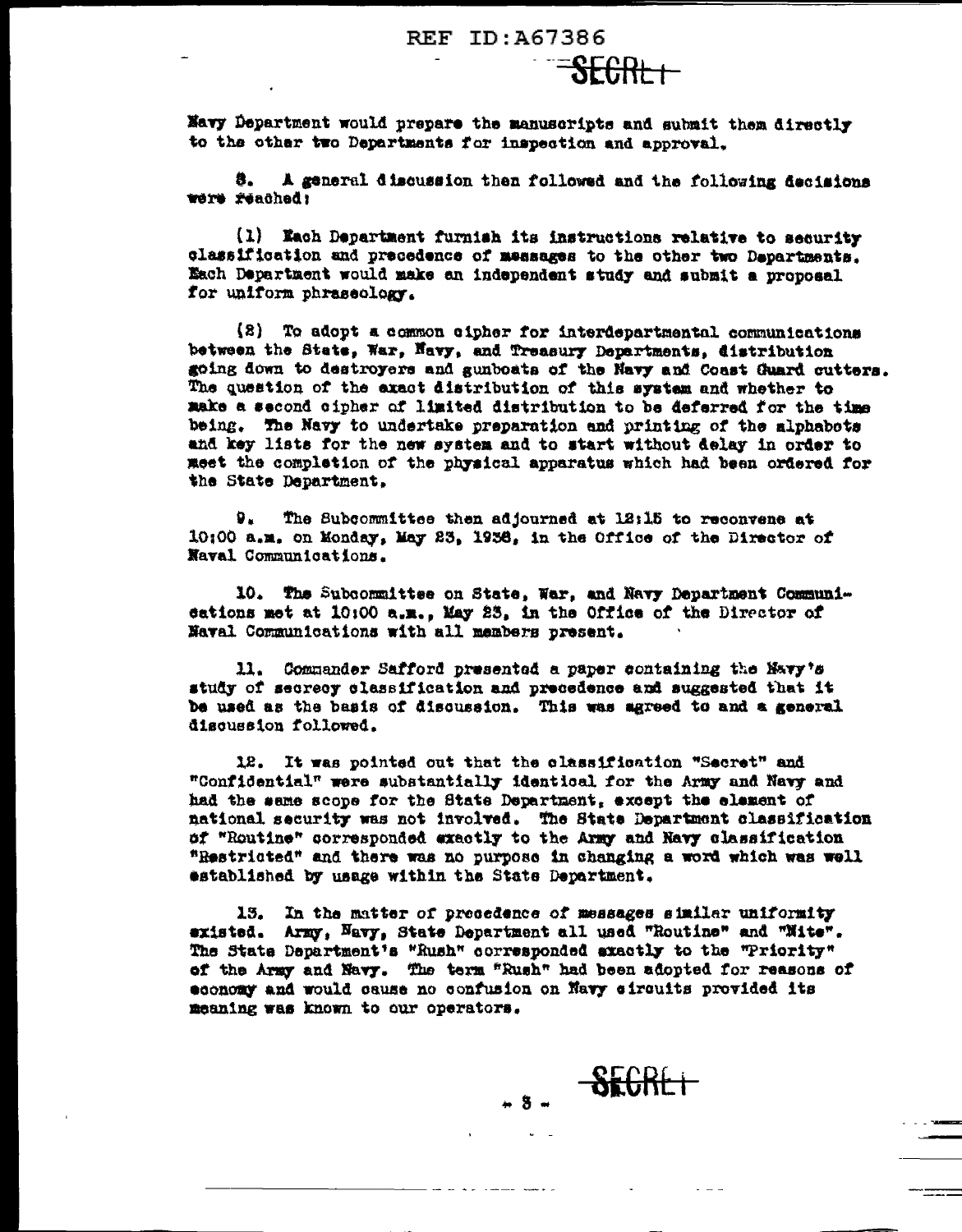#### REF ID: A67386

**SECRE** 

14. Mr. Salmon stated that he would like a copy of the minutes of the last meeting to present to Mr. Welles. Major Reeder said that he would like a copy for the Chief of Staff. It was explained that the instructions had been to prepare only one copy of the minutes of the meeting and submit it to the Chief of Naval Operations. Major Reeder suggested that the Subcommittee meet again tomorrow morning to review and approve the minutes of last week's meeting and this week's meeting, and receive their personal copies if consent could be obtained meanwhile.

15. The following decisions were reached:

(1) Retain the present nomenclature for secrecy classification and for precedence of messages as follows:

## SECREOY CLASSIFICATION

## State

<del>SLCRET</del>

**Havy** 

 $\tau$  , where  $\tau$ 

**BASES** 

ニュー・エス はつのあ

| Becrot              | <b>Secret</b>  | Secret<br>Confidential<br>Restricted |  |
|---------------------|----------------|--------------------------------------|--|
| <b>Confidential</b> | Confidential   |                                      |  |
| <b>Routine</b>      | Restricted     |                                      |  |
| Plain Language      | Plain Language | Plain Language                       |  |

Axxx

Note: "Routine" considered identical with "Restricted".

#### PHECEDENCE

| <u>Atate</u> | <b>ATAL</b> | <b>HAYY</b> |
|--------------|-------------|-------------|
|              |             |             |

| $\sim$ | Rush | Priority | Priority |
|--------|------|----------|----------|
|        | 再生物  | Nito     | Nite     |

In the absence of the above two designations messages will take precedence after "Eush" and "Priority".

> "Rush" considered identical with Note: "Priority".

(2) The Bavy Department to commence the preparation of the Interdepartmental Cipher, submitting it to the State and War Departments for approval before printing.

16. The Subcommittee then adjourned at 11:30 to reconvene at 10:30 a.m. on Tuesday, May 24, 1938, in the Office of the Director of Naval Communications.